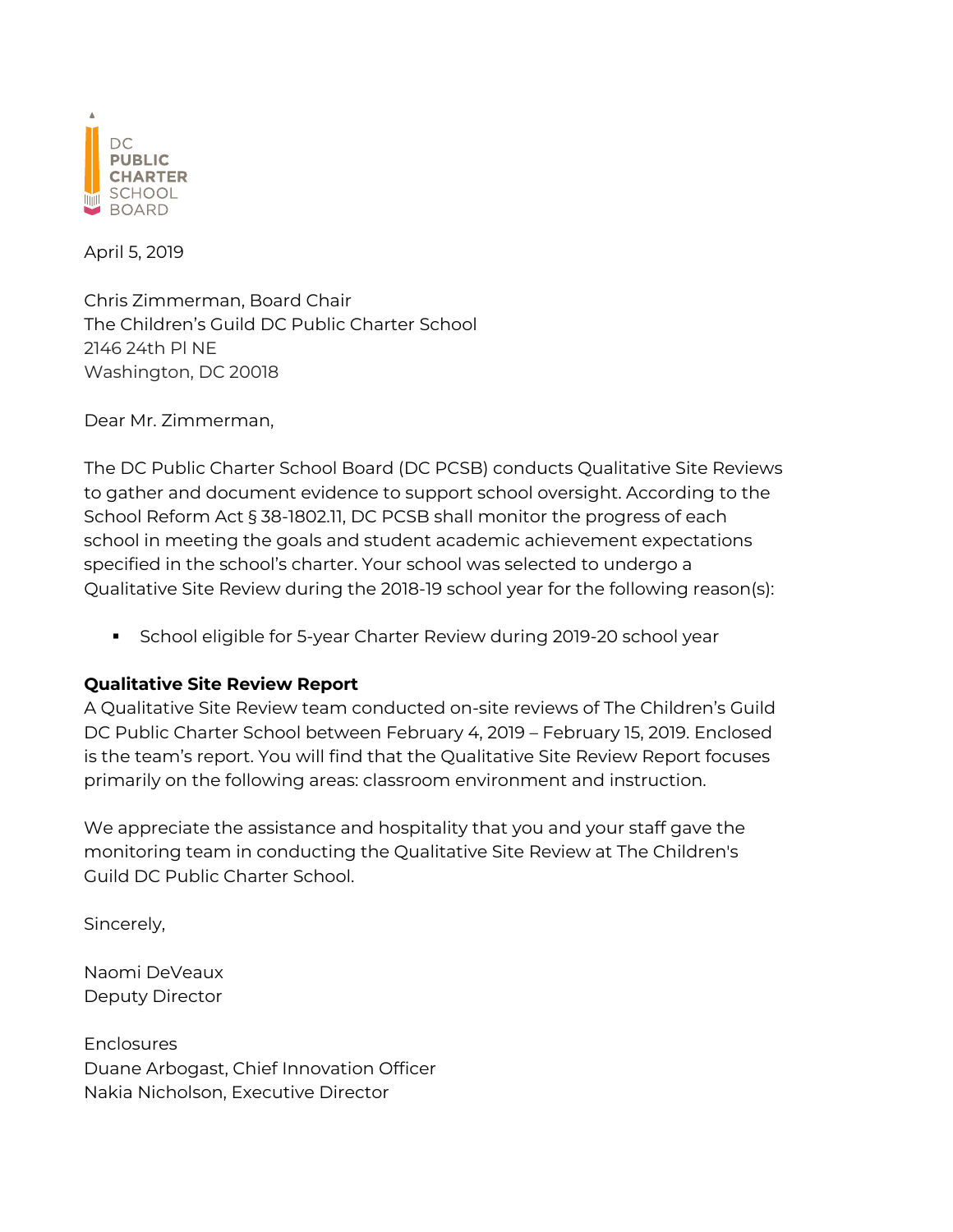## **Qualitative Site Review Report**

**Date:** April 5, 2019

## **Campus Information**

**Campus Name:** The Children's Guild DC Public Charter School (Children's Guild PCS) **Ward:** 5

**Grade levels:** Kindergarten through eighth

## **Qualitative Site Review Information**

**Reason for Visit:** School eligible for 5-year Charter Review during 2019-20 school year **Two-week Window:** February 4, 2019 – February 15, 2019 **QSR Team Members:** Three DC PCSB staff including two special education (SPED) specialists and two consultants including an additional SPED specialist **Number of Observations:** 26 (including two SPED pull-outs not included in scoring) **Total Enrollment:** 363 **Students with Disabilities Enrollment:** 178 **English Language Learners Enrollment:** n<10 **In-seat Attendance on Observation Days: Visit 1:** February 7, 2019 – 91.8% **Visit 2:** February 8, 2019 – 88.2% **Visit 3:** February 13, 2019 – 81.4% **Visit 4:** February 14, 2019 – 85.4%

## **Summary**

The Children's Guild PCS's mission is

"to use the philosophy of Transformative Education to prepare special needs and general education students for college, career readiness, and citizenship in their community by developing in them critical thinking and creative problem solving skills, self-discipline, and a commitment to serve a cause larger than themselves."

Per the school's charter application, Transformation Education<sup>1</sup> is rooted in the "belief that culture is the most powerful teaching tool known to human beings." As a result, The Children's Guild builds schools "by first creating a culture that will communicate…the values of caring, contribution, and commitment." DC PCSB saw evidence of the Transformation Education philosophy at The Children's Guild PCS.

<sup>1</sup> https://www.tranzed.org/about-us/transformation-education/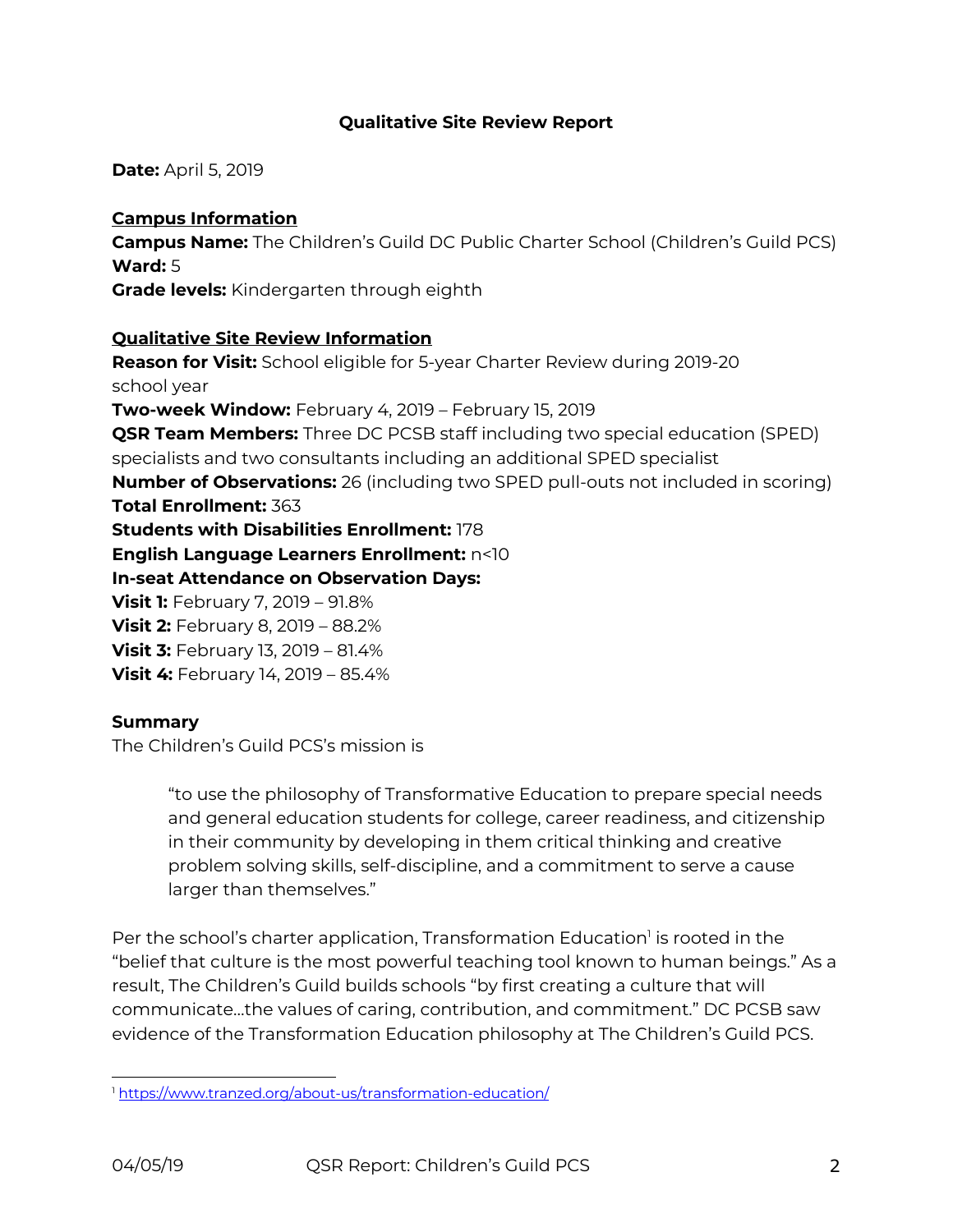The school design supported the individual needs of all students by allowing for inclusion, self-contained, and pull-out settings. The QSR team observed multiple teachers in every room, and the relationships between students and teachers and among students was warm and caring. Classrooms were calm and orderly; there were very few instances of misbehavior, indicating self-discipline, another piece of the school's mission. Compared with the school's first years this transformation is truly remarkable.

However, the instructional rigor was mixed. In some observations instruction was rote and required little to no critical thinking or creativity. In other observations there were learning opportunities for students to think critically and explore multiple strategies; in several observations students were explicitly asked to explain their thinking.

During the QSR two-week window, the team used the Charlotte Danielson *Framework for Teachin*g to examine classroom environment and instruction (see Appendix I and II). The QSR team scored 78% of observations as distinguished or proficient in the Classroom Environment domain. The vast majority of observations fell into the "proficient" range, the second highest of the rubric, in all components of this domain.

The QSR team scored just over one-third (38%) of observations as distinguished or proficient in the Instruction domain. The majority of observations fell into the "basic" range in this domain, and in some components, fewer than half of observations were proficient. This indicates that teachers at the Children's Guild PCS are performing in the middle range of the rubric in Instruction, and it is important to note that the Danielson Group broadly defines "basic" as "uneven." This level is where you would expect a new teacher to perform. By comparison, the typical elementary school we evaluate shows about 70% observations as proficient or distinguished in the Instruction domain. On a more positive note, only one observation was rated as "unsatisfactory" in one component of this domain.

## Governance

Chris Zimmerman chairs the Children's Guild PCS board of trustees. Per its bylaws, the school's board is required to "meet quarterly," which the school has been compliant with since its opening in SY 2015-16. The school has also been compliant with the School Reform Act<sup>2</sup> since that time, which requires the board to include two parent representatives and a majority of DC residents.

<sup>2</sup> https://www.dcpcsb.org/policy/school-reform-act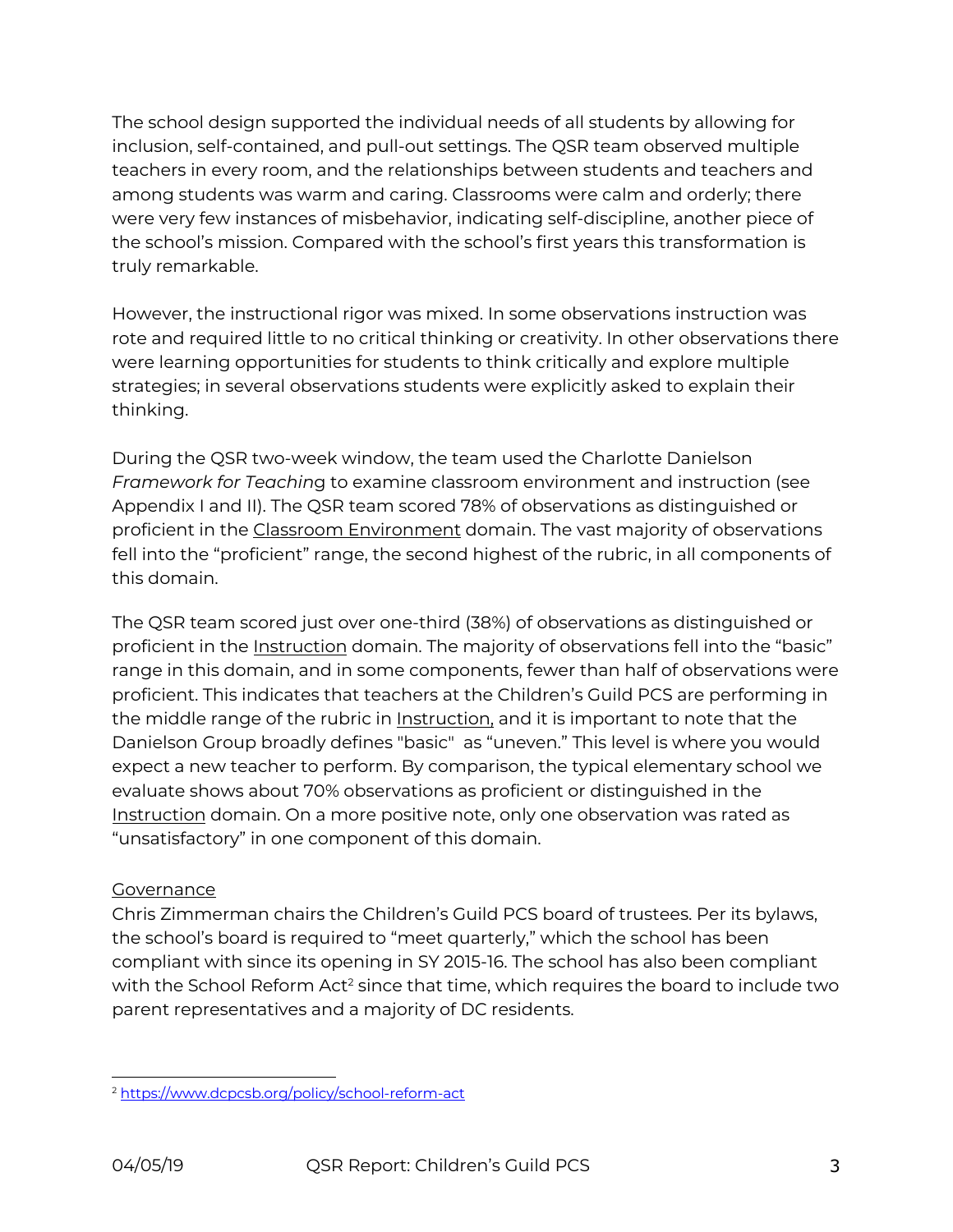## Specialized Instruction for Students with Disabilities

Children's Guild PCS consists of 49.0% students with disabilities (SWD). Prior to the two-week window, the school completed a questionnaire about how it serves its SWD. Reviewers looked for evidence of the school's articulated program. Overall, the school implemented its stated program with fidelity as evidenced by the observations described below where students were engaged in learning.

In general education inclusion classrooms, the school said that it uses the One Teach, One Assist and the Station Model co-teaching models, which is consistent with DC PCSB's observations. In these observations, DC PCSB observed a lead teacher and a second (and sometimes third) teacher assisting by leading small groups and circulating the classroom to ensure students were on-task during wholegroup instruction.

DC PCSB observed twelve self-contained classrooms. In most observations there was ample evidence of flexible scheduling, chunking of instructional materials, structured breaks, preferential seating, small grouping, and repeated directions. Teachers implemented regularly scheduled "brain breaks" after 20-30 minute instructional blocks. During the breaks, students were permitted to go to the restroom, play a computer game using one of the desktops and headphones in the classroom, or play a board game with a peer. Breaks lasted between five and ten minutes, and in each observation, teachers were able to successfully transition students back to regular instruction without a significant loss of time.

In one observation the teachers made sure that students could see the board from their seats and offered students preferential seating closer to the board if they appeared to be straining their eyes. Classroom instruction blocks were structured but flexible. For example, teachers allowed students additional time or adjusted the lesson if they noticed that students need more time to go over key content. In a few observations, worksheets and leveled reading material was broken into small paragraphs so students read brief paragraphs and discussed reading comprehension questions with the teacher in small groups. Students frequently used the online tool iReady to practice mainly math skills in the form of educational games. Teachers and aides reinforced lessons, directions, and expectations multiple times in written and oral formats.

In another self-contained observation, however, four students worked on learning programs online while the lead teacher worked independently with one student. The other aides in the classroom did not monitor the students working on computers, who became easily distracted by one another. The lead teacher taught a quick whole-class lesson but did not adjust the lesson to address the students' confusion.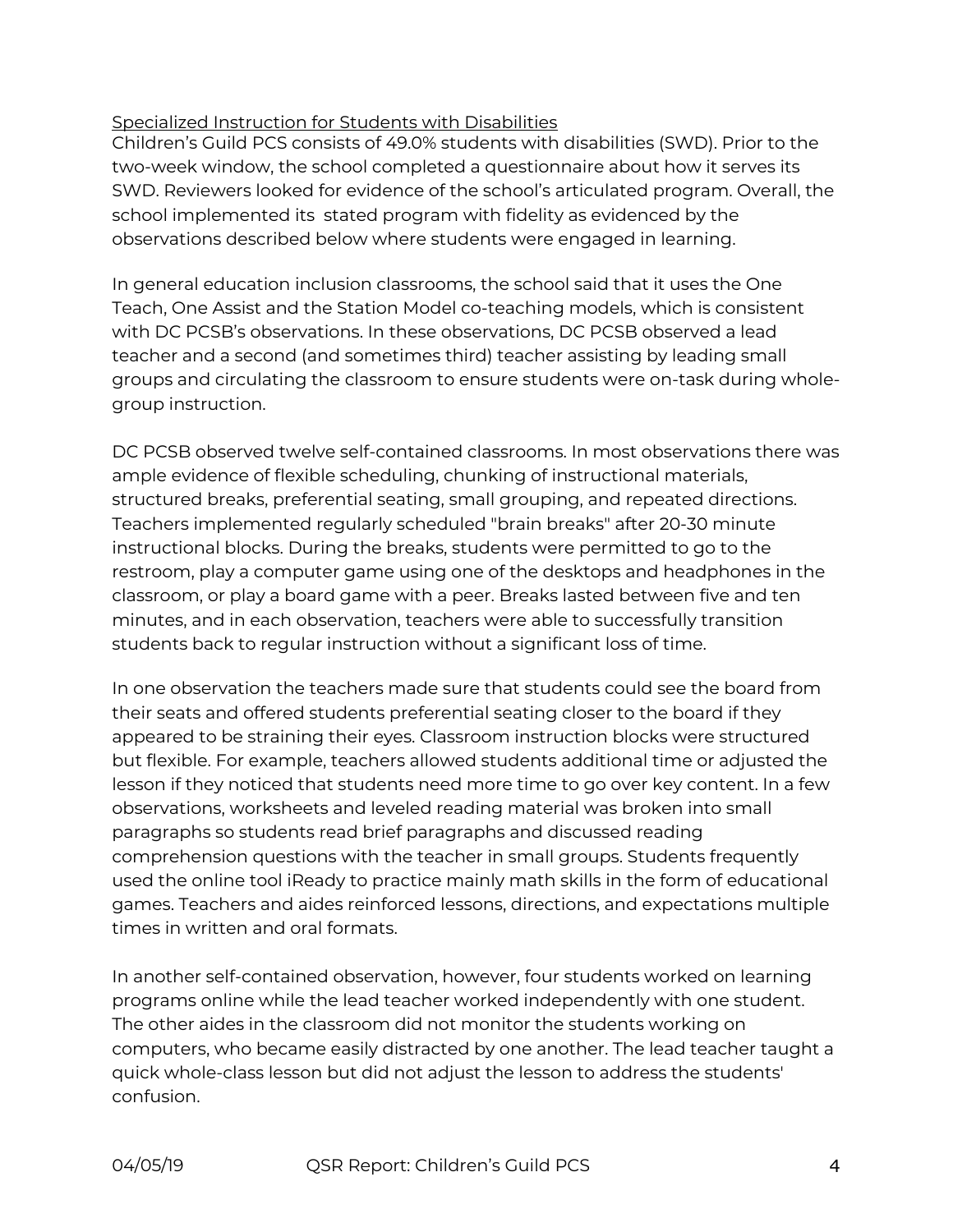DC PCSB also observed two pull-out sessions: students were fully engaged in one session and minimally engaged in the other. In one observation an assistant teacher pulled a small group of students out of the main classroom. The students took turns testing letter recognition and sounds with the teacher while the group was supposed to be coloring. The teacher repeatedly asked students to remain quiet so s/he could conduct testing but did not successfully manage behavior to maximize learning time. In another pull-out, two students worked on strategies for solving word problems. The teacher had the students sort clue words such as "more, less, shorter, altogether, less than" into categories for addition, subtraction, multiplication, and division. As students solved problems, they chose to use either counters or a calculator. Both students used whiteboards to set up their problems for immediate teacher feedback.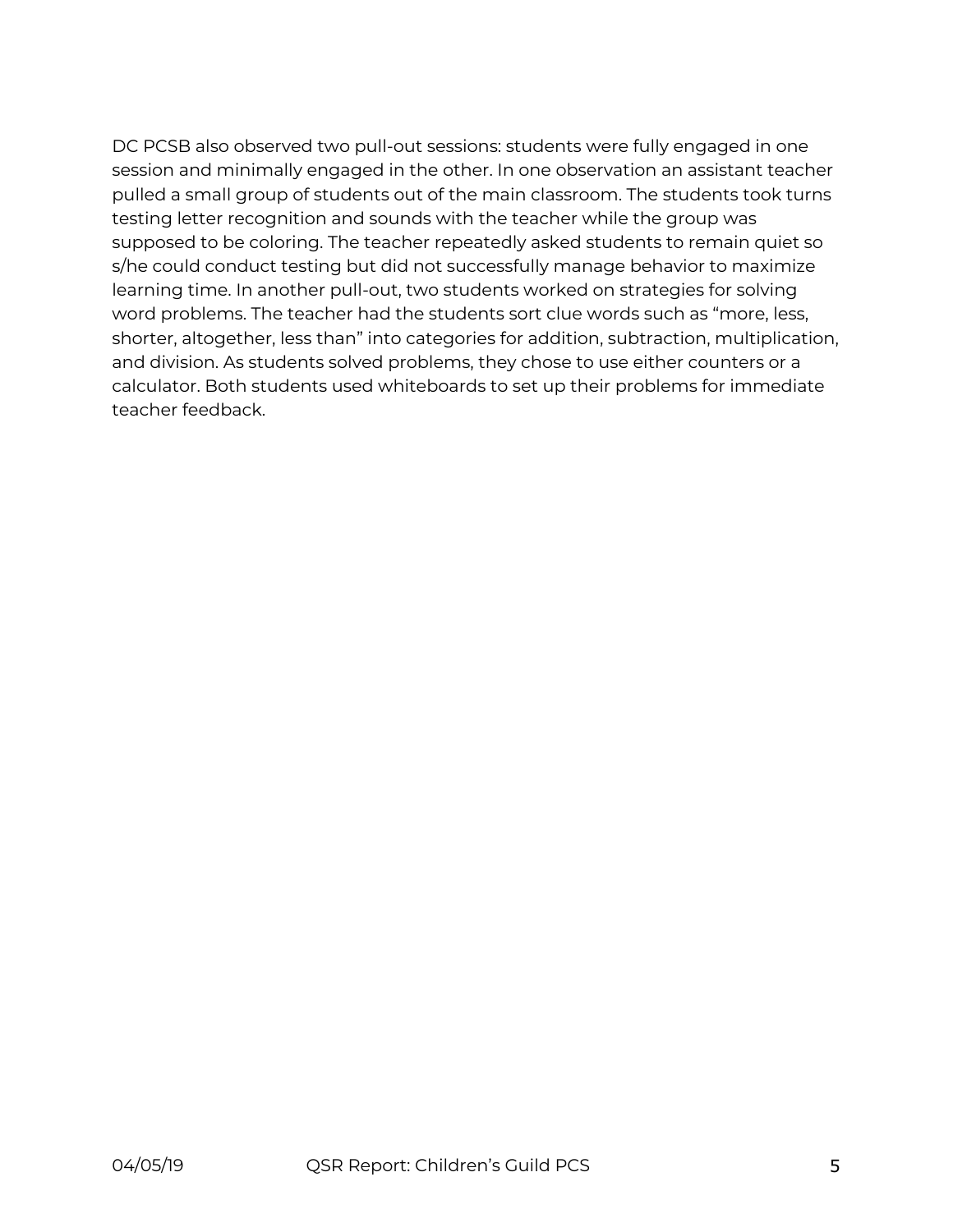## **THE CLASSROOM ENVIRONMENT3**

This table summarizes the school's performance on the Classroom Environment domain of the rubric during the unannounced visits. The label definitions for classroom observations of "distinguished," "proficient," "basic," and "unsatisfactory" are those from the Danielson framework. The QSR team scored 78% of classrooms as "distinguished" or "proficient" for the Classroom Environment domain. Please see Appendix III for a breakdown of each subdomain score.

| <b>The Classroom</b><br><b>Environment</b>                                          | <b>Evidence</b>                                                                                                                                                                                                                                                                                                                                                                                                                                                                                                                                                                                                                                                                                                                                                                                                                                                                                                                                                                                                                                                                                                                                                                                                                                                                                                                                                                                                                                                                                                                                   | <b>School Wide Rating</b> |     |
|-------------------------------------------------------------------------------------|---------------------------------------------------------------------------------------------------------------------------------------------------------------------------------------------------------------------------------------------------------------------------------------------------------------------------------------------------------------------------------------------------------------------------------------------------------------------------------------------------------------------------------------------------------------------------------------------------------------------------------------------------------------------------------------------------------------------------------------------------------------------------------------------------------------------------------------------------------------------------------------------------------------------------------------------------------------------------------------------------------------------------------------------------------------------------------------------------------------------------------------------------------------------------------------------------------------------------------------------------------------------------------------------------------------------------------------------------------------------------------------------------------------------------------------------------------------------------------------------------------------------------------------------------|---------------------------|-----|
| <b>Creating an</b><br><b>Environment of</b><br><b>Respect and</b><br><b>Rapport</b> | The QSR team scored 91% of the observations as<br>distinguished or proficient in this component,<br>with over a quarter of observations scored as<br>Distinguished. In distinguished observations the<br>classroom interactions between students and<br>teachers were highly respectful and reflected<br>genuine warmth and care. Teachers listened<br>attentively, responded with excitement, and<br>encouraged students to take academic risks.<br>Even when an answer was incorrect students<br>and teachers would note, "It's ok, you're still<br>cool." When one student became upset, a<br>teacher asked another adult in the room to take<br>him for a short walk to get water and discuss<br>the importance of trying and learning from<br>mistakes.<br>Interactions in virtually every observation were<br>friendly and conveyed respect among students<br>and teachers. Several teachers reminded<br>students that all opinions are valued and that<br>mistakes are okay. In several observations<br>teachers made connections to students either<br>by joking with them, connecting to their lives<br>outside of school, or encouraging students to be<br>themselves and stand up for their own opinions.<br>One teacher said, "Now is a good time for me to<br>share my appreciation for how hard you are<br>working in class.<br>Make sure you put your name on that so when I<br>put it up on the board, you'll be able to see your<br>name in lights!" When an argument broke out<br>in one classroom, an aide intervened and took | Distinguished             | 26% |

 $3$  Teachers may be observed more than once by different review team members.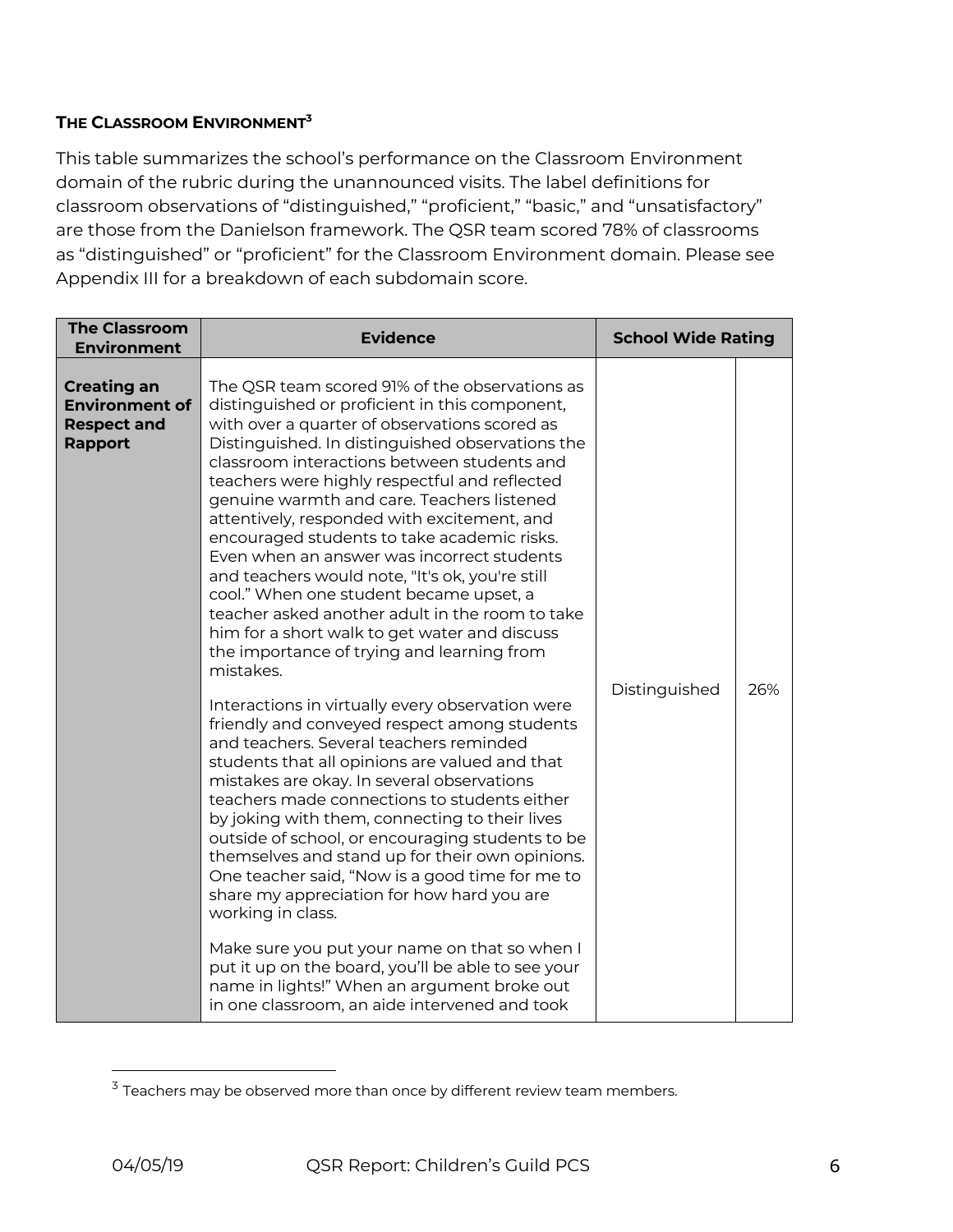| <b>The Classroom</b><br><b>Environment</b>       | <b>School Wide Rating</b>                                                                                                                                                                                                                                                                                                                                                                                                                                                                                                                                                                                                                                                                                                                                                                                                    |                |     |
|--------------------------------------------------|------------------------------------------------------------------------------------------------------------------------------------------------------------------------------------------------------------------------------------------------------------------------------------------------------------------------------------------------------------------------------------------------------------------------------------------------------------------------------------------------------------------------------------------------------------------------------------------------------------------------------------------------------------------------------------------------------------------------------------------------------------------------------------------------------------------------------|----------------|-----|
|                                                  | the more agitated student out into the hallway<br>to cool down in a way that respected the<br>student's dignity.                                                                                                                                                                                                                                                                                                                                                                                                                                                                                                                                                                                                                                                                                                             | Proficient     | 65% |
|                                                  | The QSR team scored less than 10% of<br>observations as basic in this component.                                                                                                                                                                                                                                                                                                                                                                                                                                                                                                                                                                                                                                                                                                                                             | <b>Basic</b>   | 4%  |
|                                                  | The QSR team scored less than 10% of<br>observations as basic in this component.                                                                                                                                                                                                                                                                                                                                                                                                                                                                                                                                                                                                                                                                                                                                             | Unsatisfactory | 4%  |
| Establishing a<br><b>Culture for</b><br>Learning | The QSR team scored 61% of the observations as<br>distinguished or proficient in this component. In<br>this distinguished observation students and<br>teachers challenged each other to explain their<br>thinking during a four-corners activity. One<br>student took the initiative to adjust the<br>structure of the lesson to express his opinion<br>accurately.<br>In all proficient observations, almost all students<br>demonstrated understanding of their role as<br>learners and expended effort to demonstrate<br>their understanding. Teachers consistently<br>checked-in with individual and small groups of<br>students and used language that conveyed<br>high expectations for all. One teacher asked,<br>"What does your invincible grit mean?" and the<br>student replied, "It means I don't quit!" Another | Distinguished  | 4%  |
|                                                  | student took the initiative to consult a resource<br>on the wall to help her figure out the answer.<br>Teachers expected effort from everyone and<br>intentionally called on various students during<br>group discussion, regardless of whether<br>students volunteered to participate.<br>In most classrooms there were both primary<br>teachers and classroom assistants whom<br>together held high expectations while providing<br>accommodations and individualized support to<br>keep students motivated.                                                                                                                                                                                                                                                                                                               | Proficient     | 65% |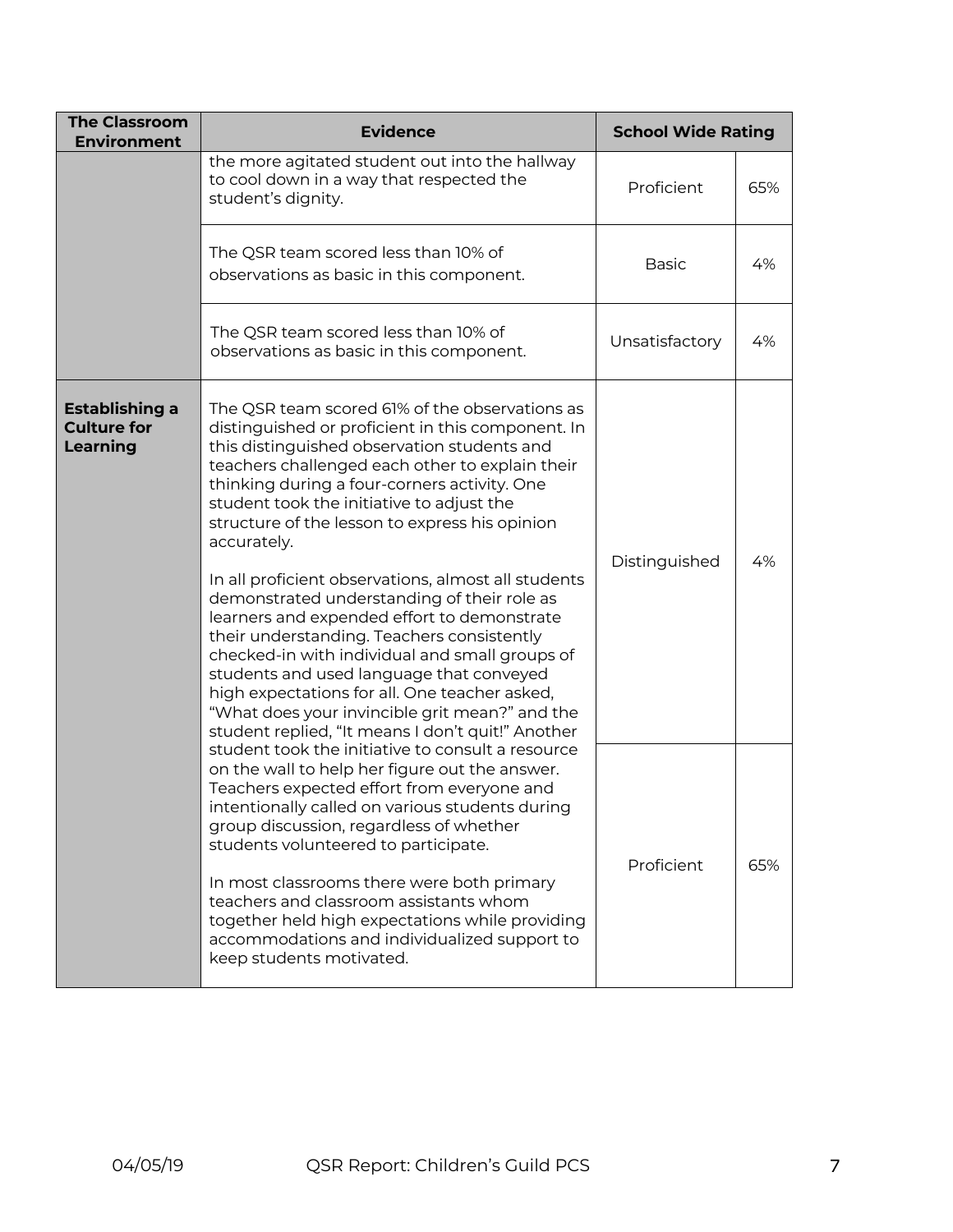| <b>The Classroom</b><br><b>Environment</b>                                                                                                                                                                                                                                                                                                                                                                                                                                                                                                                                                                                                                                                                                                                                                                                                                                                                                                                                           | <b>Evidence</b>                                                                                                                                                                                                                                                                                                                                                                                                                     | <b>School Wide Rating</b> |     |
|--------------------------------------------------------------------------------------------------------------------------------------------------------------------------------------------------------------------------------------------------------------------------------------------------------------------------------------------------------------------------------------------------------------------------------------------------------------------------------------------------------------------------------------------------------------------------------------------------------------------------------------------------------------------------------------------------------------------------------------------------------------------------------------------------------------------------------------------------------------------------------------------------------------------------------------------------------------------------------------|-------------------------------------------------------------------------------------------------------------------------------------------------------------------------------------------------------------------------------------------------------------------------------------------------------------------------------------------------------------------------------------------------------------------------------------|---------------------------|-----|
| The QSR team scored 30% of the observations<br>as basic in this component. In these<br>observations the teacher's primary concern<br>appeared to be task completion rather than<br>holding high expectations for all students. A few<br>teachers went step-by-step through the<br>teacher instruction manual in a rote manner.<br>One teacher had students identify key details to<br>support the main idea but did not intervene or<br>clarify the task when students simply copied<br>random sentences from their textbook. In<br>several classrooms students working on<br>computer programs (iReady, Zearn, etc.)<br>showed signs of boredom/disengagement -<br>slumped in their seats or with their heads down.<br>In one self-contained observation the classroom<br>aides watched students work on computer<br>programs but did not intervene or offer<br>support/questioning when students chose<br>incorrect answers at a pace that suggested they<br>were merely guessing. |                                                                                                                                                                                                                                                                                                                                                                                                                                     | <b>Basic</b>              | 30% |
|                                                                                                                                                                                                                                                                                                                                                                                                                                                                                                                                                                                                                                                                                                                                                                                                                                                                                                                                                                                      | The QSR team scored none of the observations<br>as unsatisfactory in this component.                                                                                                                                                                                                                                                                                                                                                | Unsatisfactory            | 0%  |
| The QSR team scored 70% of the observations<br><b>Managing</b><br><b>Classroom</b><br>as proficient and none as distinguished in this<br><b>Procedures</b><br>component. In these observations there was<br>little loss of instructional time due to effective<br>classroom routines and procedures. In some<br>classrooms students had assigned roles to pass                                                                                                                                                                                                                                                                                                                                                                                                                                                                                                                                                                                                                       |                                                                                                                                                                                                                                                                                                                                                                                                                                     | Distinguished             | 0%  |
|                                                                                                                                                                                                                                                                                                                                                                                                                                                                                                                                                                                                                                                                                                                                                                                                                                                                                                                                                                                      | out supplies or collect papers, which helped<br>reinforce smooth transitions between activities.<br>In each of these observations teachers used<br>timers and provided frequent time checks.<br>Supplies were often readily available. Primary<br>classrooms had seat bags, and in upper grades,<br>materials were available in group baskets. Aides<br>and paraprofessionals operated small groups in<br>Station Teaching fluidly. | Proficient                | 70% |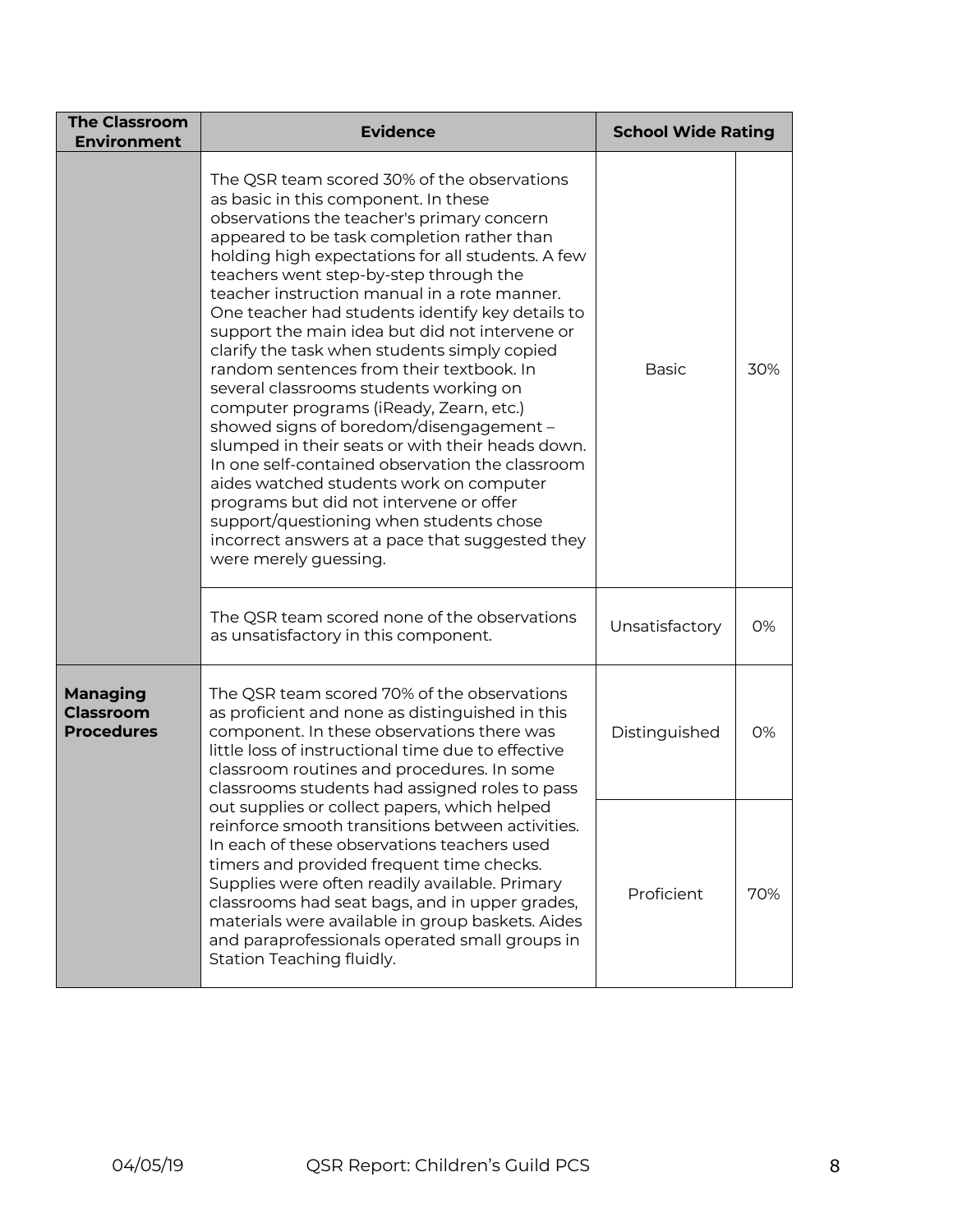| <b>The Classroom</b><br><b>Environment</b>                                                                                                                                                                                                                                                                    | <b>Evidence</b>                                                                                                                                                                                                                                                                                                                                                                                                                                                                                                                                                                                                                                                                                                                                                                                                                                                                                       | <b>School Wide Rating</b> |     |
|---------------------------------------------------------------------------------------------------------------------------------------------------------------------------------------------------------------------------------------------------------------------------------------------------------------|-------------------------------------------------------------------------------------------------------------------------------------------------------------------------------------------------------------------------------------------------------------------------------------------------------------------------------------------------------------------------------------------------------------------------------------------------------------------------------------------------------------------------------------------------------------------------------------------------------------------------------------------------------------------------------------------------------------------------------------------------------------------------------------------------------------------------------------------------------------------------------------------------------|---------------------------|-----|
|                                                                                                                                                                                                                                                                                                               | The QSR team scored 22% of the observations<br>as basic in this component. In these<br>observations some instructional time was lost<br>due to partially effective classroom procedures.<br>In one observation it took over 30 minutes for<br>instruction to begin. In another observation<br>there was a lack of co-planning: an aide asked<br>the teacher, "What do you want him to be<br>working on?" In some observations procedures<br>were inconsistently implemented. For example,<br>the teacher asked all students to raise their<br>hands before speaking but did not reprimand<br>some students who called out. In one classroom<br>students did not know their computer logins<br>and had to leave class to ask another adult for<br>support, reducing learning time in the<br>classroom.<br>The QSR team scored less than 10% of<br>observations as unsatisfactory in this<br>component. |                           | 22% |
|                                                                                                                                                                                                                                                                                                               |                                                                                                                                                                                                                                                                                                                                                                                                                                                                                                                                                                                                                                                                                                                                                                                                                                                                                                       |                           | 9%  |
| <b>Managing</b><br>The QSR team scored 83% of the observations<br><b>Student</b><br>as distinguished or proficient in this component.<br><b>Behavior</b><br>In the distinguished observations behavior was<br>entirely appropriate, and teachers/assistants<br>silently monitored students' behavior. In some |                                                                                                                                                                                                                                                                                                                                                                                                                                                                                                                                                                                                                                                                                                                                                                                                                                                                                                       | Distinguished             | 9%  |
|                                                                                                                                                                                                                                                                                                               | proficient observations teachers and assistants<br>quickly addressed minimal student<br>misbehavior. In other proficient observations<br>there were many behavior challenges.<br>Nevertheless, teacher actions were kind, swift,<br>and effective. Students had opportunities to<br>"cool down" by taking walks and speaking one-<br>on-one with classroom aides.                                                                                                                                                                                                                                                                                                                                                                                                                                                                                                                                     | Proficient                | 74% |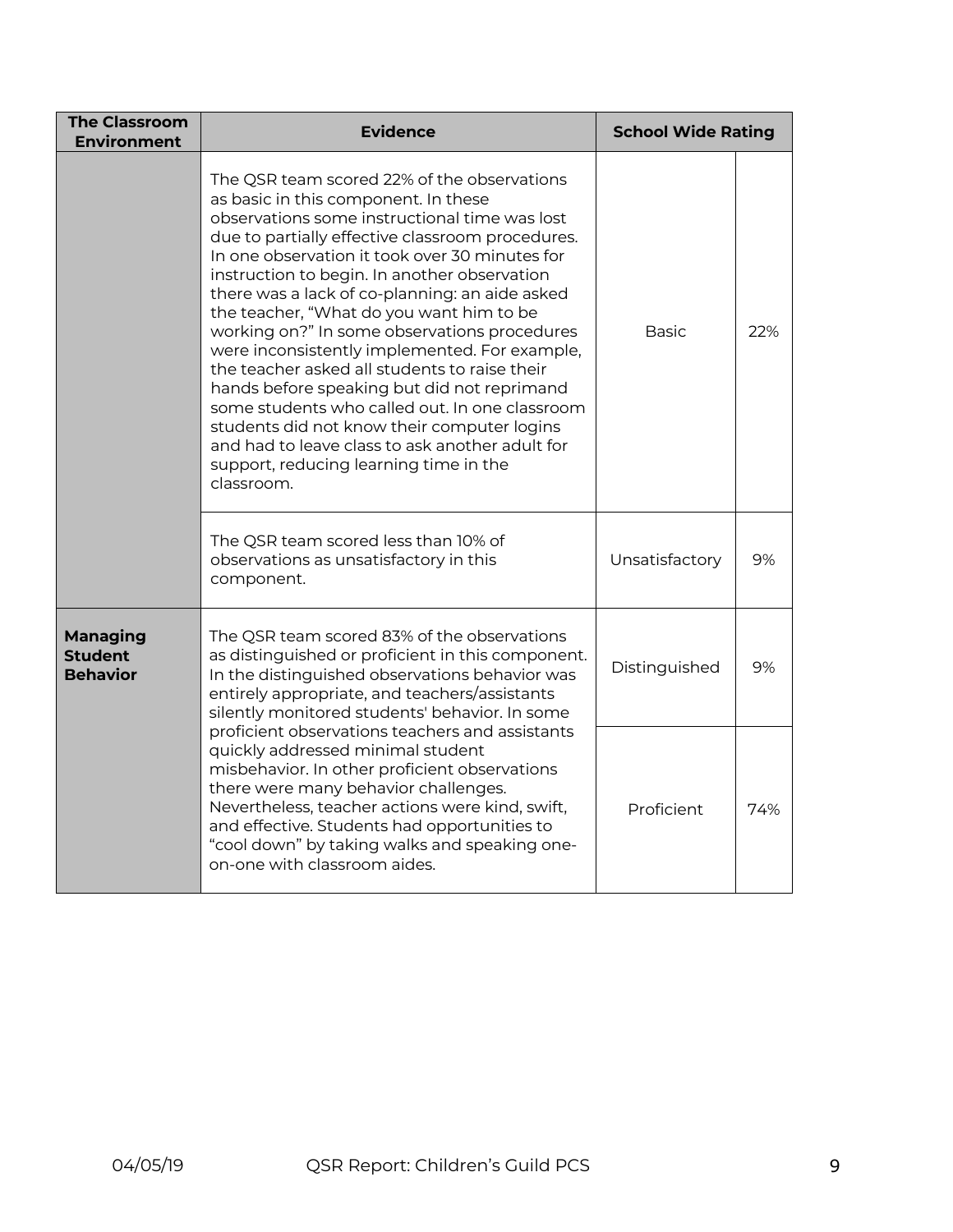| <b>The Classroom</b><br><b>Environment</b> | <b>Evidence</b>                                                                                                                                                                                                                                                                                                                                                                                                                                                                                                                                                   | <b>School Wide Rating</b> |     |
|--------------------------------------------|-------------------------------------------------------------------------------------------------------------------------------------------------------------------------------------------------------------------------------------------------------------------------------------------------------------------------------------------------------------------------------------------------------------------------------------------------------------------------------------------------------------------------------------------------------------------|---------------------------|-----|
|                                            | The QSR team scored 13% of the observations as<br>basic in this component. In these observations<br>standards of conduct were clear but<br>inconsistently applied. For example, one teacher<br>said, "We're not going to be unkind. Say you're<br>sorry. Say it." The student refused, and the<br>teacher moved on without addressing the hurt<br>student. Another teacher said, "Didn't I just tell<br>you to come back from that door?" The student<br>didn't come back, and the teacher did not<br>facilitate a plan for the student to re-join the<br>lesson. | <b>Basic</b>              | 13% |
|                                            | The QSR team scored less than 10% of<br>observations as unsatisfactory in this<br>component.                                                                                                                                                                                                                                                                                                                                                                                                                                                                      | Unsatisfactory            | 4%  |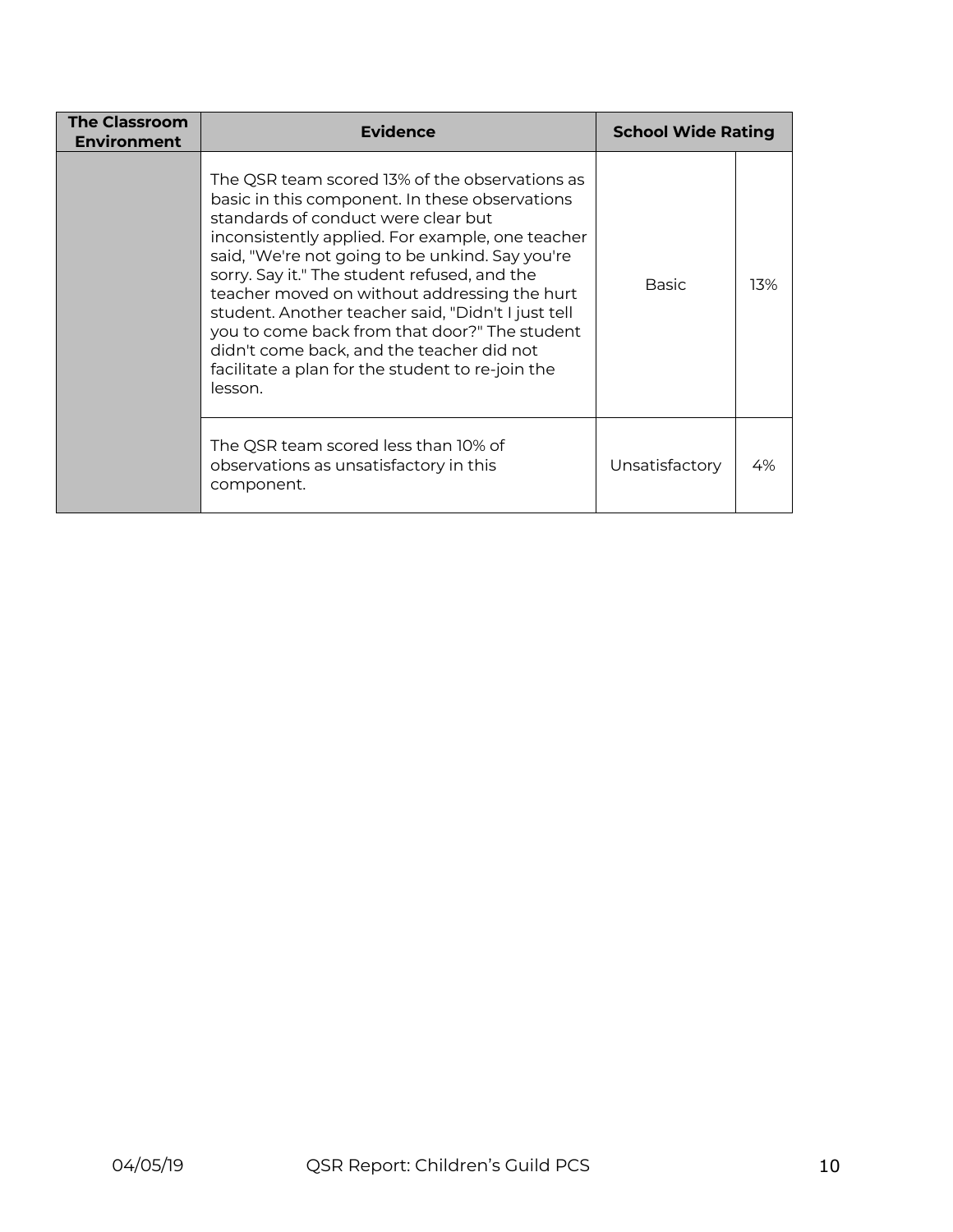#### **INSTRUCTION**

This table summarizes the school's performance on the Instruction domain of the rubric during the unannounced visits. The label definitions for classroom observations of "distinguished," "proficient," "basic," and "unsatisfactory" are those from the Danielson framework. The QSR team scored 38% of classrooms as "distinguished" or "proficient" for the Instruction domain. Please see Appendix III for a breakdown of each subdomain score.

| <b>Instruction</b>             | <b>Evidence</b>                                                                                                                                                                                                                                                                                                                                                                                                                                                                                                                                                                                                                                                                                                                                                                                                       | <b>School Wide Rating</b> |           |
|--------------------------------|-----------------------------------------------------------------------------------------------------------------------------------------------------------------------------------------------------------------------------------------------------------------------------------------------------------------------------------------------------------------------------------------------------------------------------------------------------------------------------------------------------------------------------------------------------------------------------------------------------------------------------------------------------------------------------------------------------------------------------------------------------------------------------------------------------------------------|---------------------------|-----------|
| Communicating<br>with Students | The QSR team scored 41% of the observations as<br>proficient and none as distinguished in this<br>component. In these observations the teacher<br>clearly stated what students would be learning<br>and how it connected with their previous<br>lessons or assignments. In one observation the<br>teacher explained that students needed to<br>complete their exit ticket according to the<br>differentiated group they were assigned. The<br>teacher then asked a few probing questions to<br>ensure students knew how to complete the<br>steps. In another observation the teacher<br>explained the instructions for students'<br>assigned task and reminded them of the<br>resources/notes available in their notebooks. In                                                                                        | Distinguished             | <b>O%</b> |
|                                | response, students indicated they understood<br>the teacher's instructions by reviewing their<br>notes to complete the task. One teacher<br>explained, modeled, and scaffolded the lesson<br>directions by working with students on an<br>example problem and clearly explaining how it<br>pertained to the concept of an unknown<br>variable. The teacher focused on strategies<br>students could use when working<br>independently and invited student<br>engagement. The teacher watched students in<br>each small group that met with her and had<br>them present their work. The teacher's use of<br>academic vocabulary was precise and served to<br>extend student understanding. The teacher<br>used and clearly defined words such as<br>decompose: "I'm going to decompose, or break<br>apart, the number." | Proficient                | 41%       |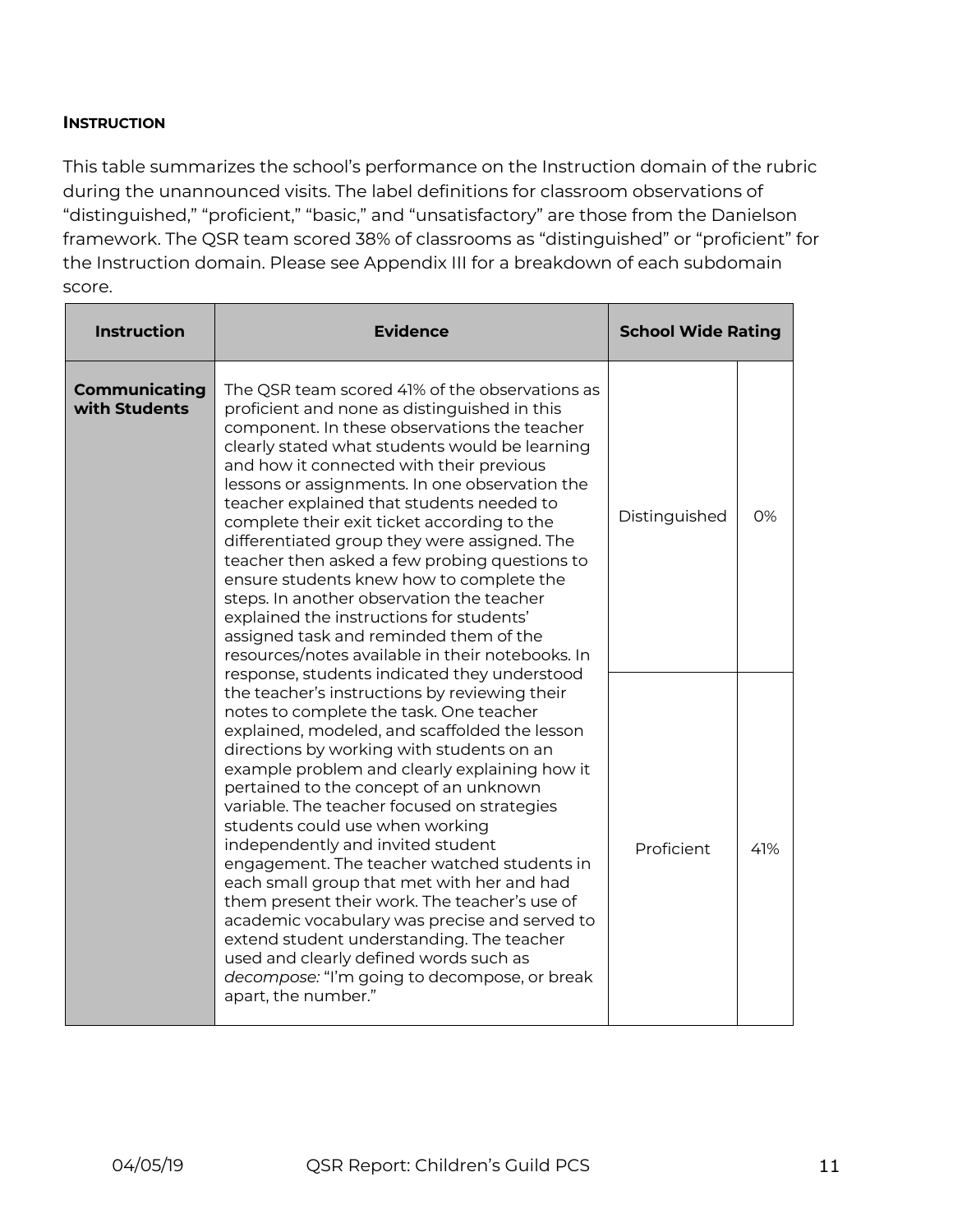| <b>Instruction</b> | <b>Evidence</b>                                                                                                                                                                                                                                                                                                                                                                                                                                                                                                                                                                                                                                                                                                                                                                                                                                                                                                                                                                                                                                                                                                                                                                                                                                                                                                                                                                                                                                                                                                                                                                                                                                                                                                                                                                                                                                                | <b>School Wide Rating</b> |     |
|--------------------|----------------------------------------------------------------------------------------------------------------------------------------------------------------------------------------------------------------------------------------------------------------------------------------------------------------------------------------------------------------------------------------------------------------------------------------------------------------------------------------------------------------------------------------------------------------------------------------------------------------------------------------------------------------------------------------------------------------------------------------------------------------------------------------------------------------------------------------------------------------------------------------------------------------------------------------------------------------------------------------------------------------------------------------------------------------------------------------------------------------------------------------------------------------------------------------------------------------------------------------------------------------------------------------------------------------------------------------------------------------------------------------------------------------------------------------------------------------------------------------------------------------------------------------------------------------------------------------------------------------------------------------------------------------------------------------------------------------------------------------------------------------------------------------------------------------------------------------------------------------|---------------------------|-----|
|                    | The QSR team scored 59% of the observations<br>as basic in this component. The teachers'<br>explanations did not invite students to engage<br>intellectually or understand strategies they<br>might use independently. In two classrooms the<br>teacher followed a teacher's manual, reading<br>the rote directions and not clarifying or<br>expanding on the purpose of the lesson or the<br>strategies students could learn. In one<br>classroom students read from a history<br>textbook and were supposed to summarize the<br>text into bullet points, but they just copied<br>sentences verbatim. In five classrooms teachers<br>gave directions and had students repeat them<br>back exactly, or repeat the directions verbatim<br>to a friend, without any evidence that the<br>students understood the directions or the larger<br>purpose.<br>The vocabulary was not always appropriate to<br>the students' ages. In one observation the<br>teacher continued to repeat "use evidence" but<br>students indicated by their lack of response that<br>they were unsure how to do this. On the other<br>hand, in an upper-grade classroom, the teacher<br>focused on the word "embarrassed," even<br>though the level of the book the students were<br>reading indicated that they were working on<br>grade level. Teachers rarely took the<br>opportunity to explain academic vocabulary. In<br>one classroom the teacher handed out a warm-<br>up that was about the term "organism," but s/he<br>did not review the task, collect the work, or<br>monitor whether students had even completed<br>it. In another classroom a student incorrectly<br>defined "sturdy," but the teacher did not take<br>the opportunity to engage further than just<br>quickly correcting him (even though the<br>student explained why he thought it meant<br>"smooth"). | <b>Basic</b>              | 59% |
|                    | The QSR team scored none of the observations<br>as unsatisfactory in this component.                                                                                                                                                                                                                                                                                                                                                                                                                                                                                                                                                                                                                                                                                                                                                                                                                                                                                                                                                                                                                                                                                                                                                                                                                                                                                                                                                                                                                                                                                                                                                                                                                                                                                                                                                                           | Unsatisfactory            | 0%  |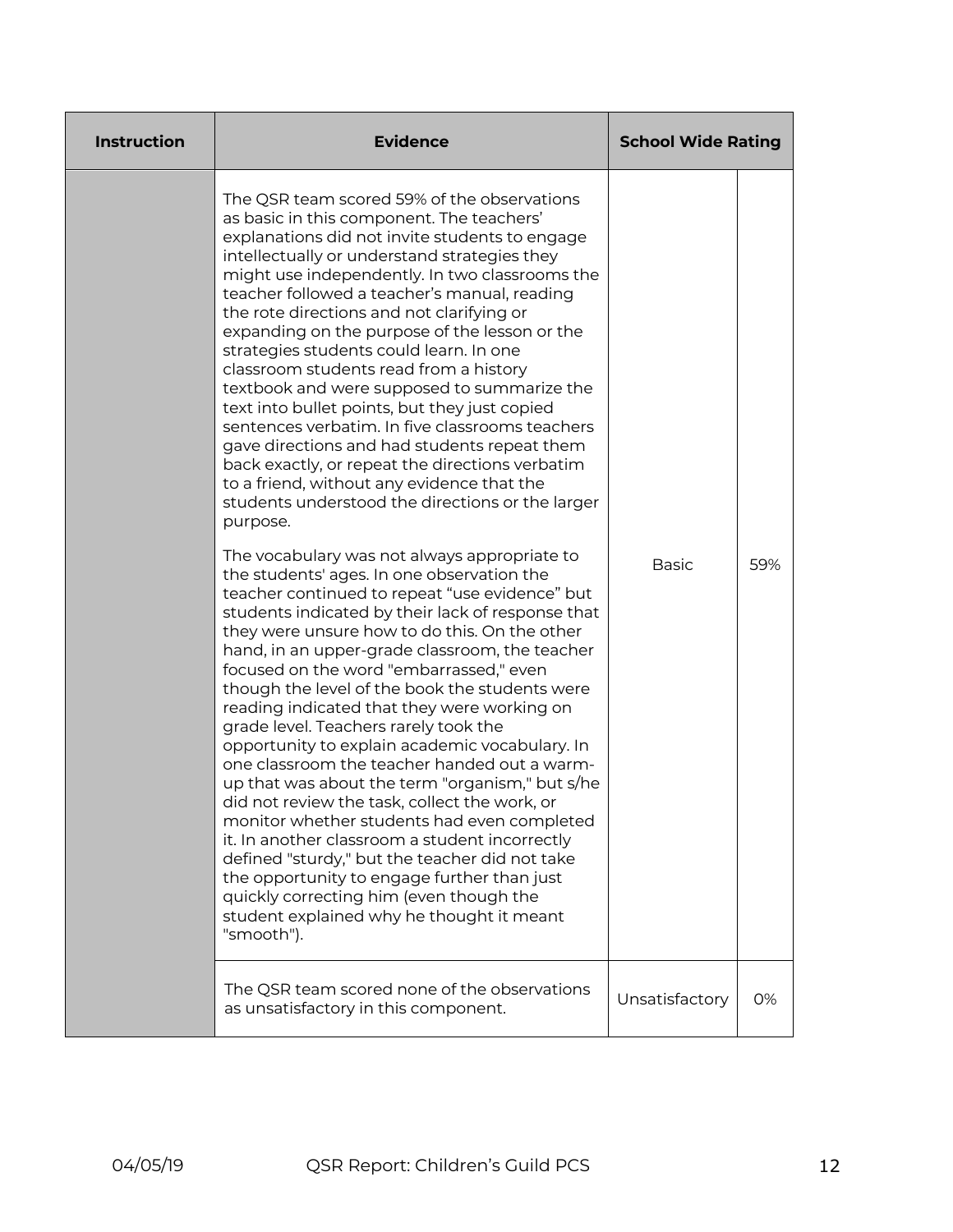| <b>Instruction</b>                                                             | <b>Evidence</b>                                                                                                                                                                                                                                                                                                                                                                                                                                                                                                                                                                                                                                                                                                                                                                                                                                             | <b>School Wide Rating</b> |     |
|--------------------------------------------------------------------------------|-------------------------------------------------------------------------------------------------------------------------------------------------------------------------------------------------------------------------------------------------------------------------------------------------------------------------------------------------------------------------------------------------------------------------------------------------------------------------------------------------------------------------------------------------------------------------------------------------------------------------------------------------------------------------------------------------------------------------------------------------------------------------------------------------------------------------------------------------------------|---------------------------|-----|
| <b>Using</b><br>Questioning/<br><b>Prompts and</b><br><b>Discussion</b>        | The QSR team scored 35% of the observations as<br>proficient and none as distinguished. Teachers'<br>questions were occasionally low-level, but many<br>questions were designed to promote student                                                                                                                                                                                                                                                                                                                                                                                                                                                                                                                                                                                                                                                          | Distinguished             | 0%  |
| <b>Techniques</b>                                                              | thinking and understanding. Some teachers<br>challenged students to elaborate on their<br>answers and justify their reasoning. One teacher<br>asked probing questions such as, "What's going<br>on in this text? What's going on in this picture<br>what evidence could you get?" The teacher<br>then built upon students' responses to further<br>discussion. In a few observations teachers used<br>small groups to ensure that all students had<br>opportunities to participate and contribute<br>solutions. By allowing students pre-work time,<br>teachers ensured students were ready and<br>comfortable to participate in class discussions.                                                                                                                                                                                                         | Proficient                | 35% |
|                                                                                | The QSR team scored 60% of the observations<br>as basic in this component. In these<br>observations teachers inconsistently asked<br>students to explain their thinking. In one<br>observation students had open-ended<br>questions as part of the task, but the teacher<br>guided students to the answer without allowing<br>for discovery or conversation. In other<br>classrooms the teacher attempted to engage all<br>students in the discussion with uneven results.<br>In one blended learning class, the questions<br>either did not require thought or were rigorous<br>and students guessed as a result. One question<br>was, "Click on the correct definition of context<br>clues." Another was, "Choose between an<br>appositive clue or appositive clue." The student<br>clicked on the clues before s/he had a chance to<br>read the answers. | <b>Basic</b>              | 60% |
| The QSR team scored 5% of observations as<br>unsatisfactory in this component. |                                                                                                                                                                                                                                                                                                                                                                                                                                                                                                                                                                                                                                                                                                                                                                                                                                                             | Unsatisfactory            | 10% |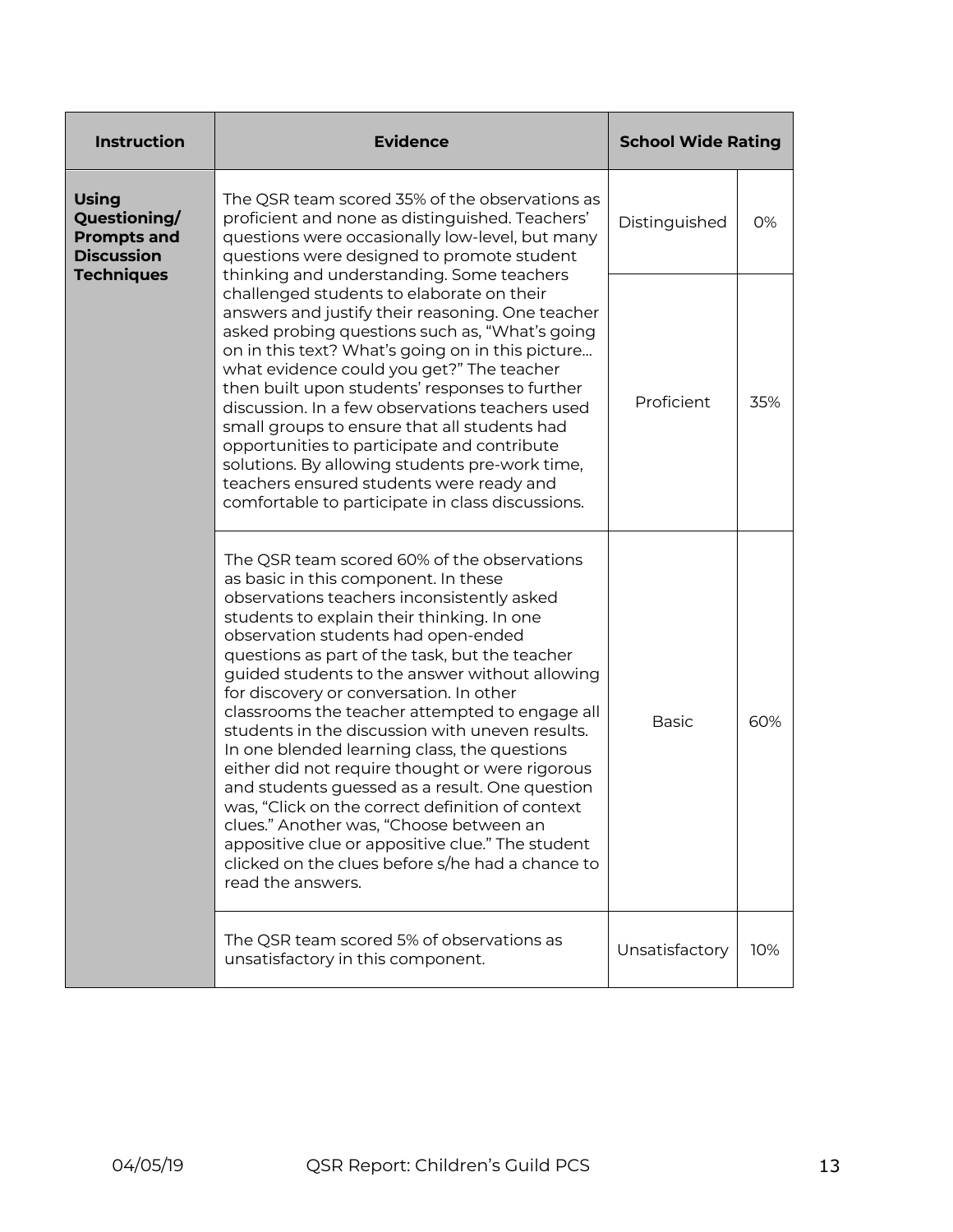| <b>Instruction</b>                                | <b>Evidence</b>                                                                                                                                                                                                                                                                                                                                                                                                                                                                                                                                                                                                                                                                                                                                                                                                                                                                                                                                                                                                                            | <b>School Wide Rating</b> |     |
|---------------------------------------------------|--------------------------------------------------------------------------------------------------------------------------------------------------------------------------------------------------------------------------------------------------------------------------------------------------------------------------------------------------------------------------------------------------------------------------------------------------------------------------------------------------------------------------------------------------------------------------------------------------------------------------------------------------------------------------------------------------------------------------------------------------------------------------------------------------------------------------------------------------------------------------------------------------------------------------------------------------------------------------------------------------------------------------------------------|---------------------------|-----|
| <b>Engaging</b><br><b>Students in</b><br>Learning | The QSR team scored 38% of the observations<br>as proficient and none as distinguished in this<br>component. In these observations the learning<br>tasks and activities were designed to challenge                                                                                                                                                                                                                                                                                                                                                                                                                                                                                                                                                                                                                                                                                                                                                                                                                                         | Distinguished             | 0%  |
|                                                   | students. As students cycled through centers,<br>teachers prompted them to make their<br>thinking visible. For example, one teacher<br>working in a center worked closely with<br>students to scaffold their emerging<br>understanding of an unknown variable. In the<br>other center, the aide worked with students on<br>multiplication problems and the students<br>actively engaged with the content and took the<br>initiative to use resources in the classroom to<br>help them with the work. Lessons had clearly<br>defined structures and pacing was appropriate,<br>providing most students time to complete their<br>tasks but not become bored or disengaged.                                                                                                                                                                                                                                                                                                                                                                  | Proficient                | 38% |
|                                                   | The QSR team scored 62% of the observations<br>as basic in this component. Here, the learning<br>tasks and activities required only minimal<br>student thinking and little opportunities for<br>students to explain their reasoning, allowing<br>most students to be passive or merely<br>compliant. For example, in one classroom<br>students merely glued steps of a scientific<br>system in the right order in a flip book. In<br>another classroom the teacher followed a script<br>which required students to repeat sentences<br>the teacher read in the story. In an upper-grade<br>classroom, students were required to find<br>apostrophes in a reading passage, which<br>appeared to be below grade level for most<br>students in the room. In several classrooms, the<br>blended learning platforms (iReady, Zearn,<br>Ready Core) did not engage students in<br>learning. Students put their heads down,<br>slumped down in their seats, attempted to<br>access non-academic websites, or engaged in<br>off-topic discussions. | <b>Basic</b>              | 62% |
|                                                   | The QSR team scored none of the observations<br>as unsatisfactory in this component.                                                                                                                                                                                                                                                                                                                                                                                                                                                                                                                                                                                                                                                                                                                                                                                                                                                                                                                                                       | Unsatisfactory            | 0%  |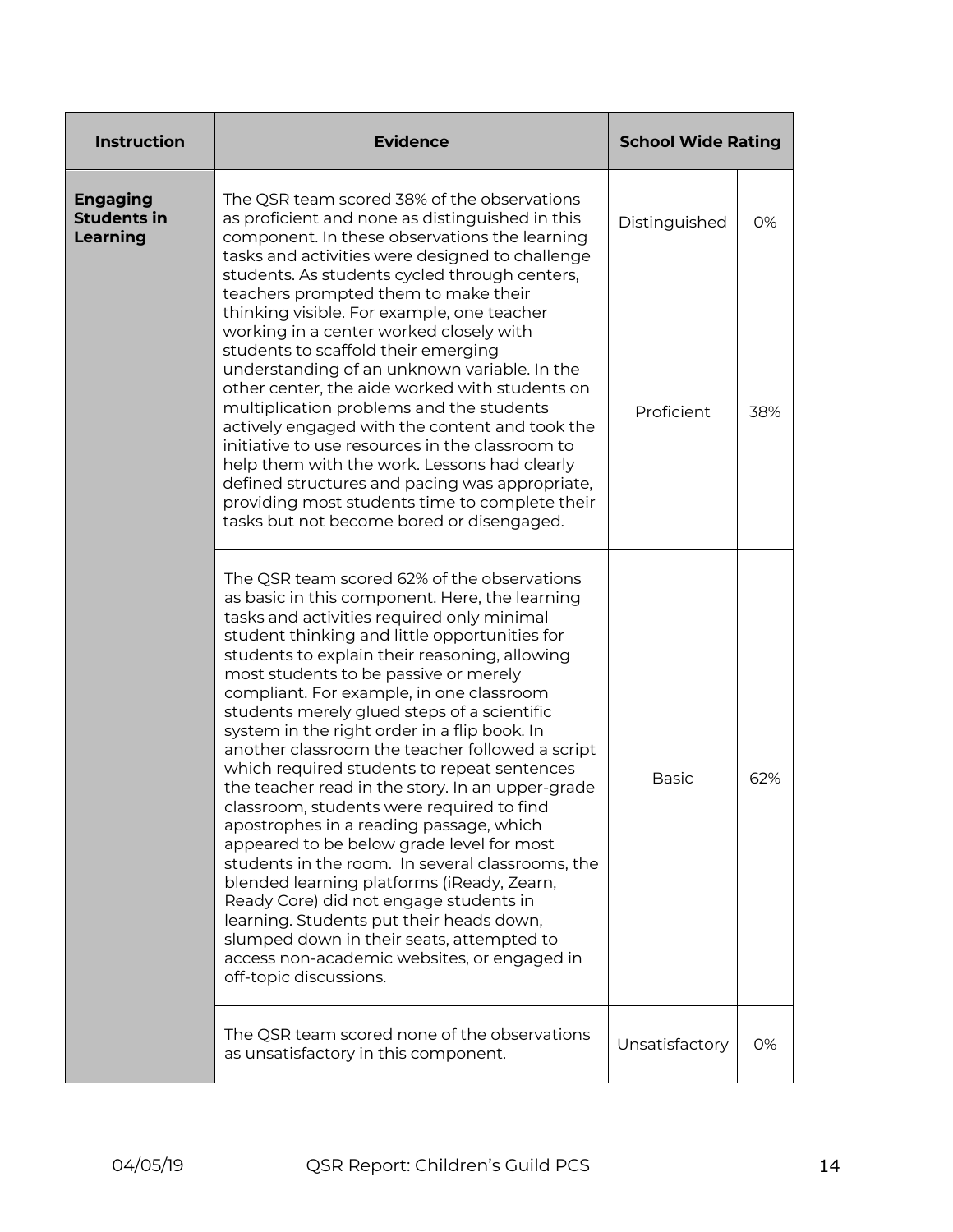| <b>Instruction</b>                                                                                                                                                                                                                                                                                                                                                                                                                                                                                                                                                                                                                                                                                                                                  | <b>Evidence</b>                                                                                        | <b>School Wide Rating</b> |     |
|-----------------------------------------------------------------------------------------------------------------------------------------------------------------------------------------------------------------------------------------------------------------------------------------------------------------------------------------------------------------------------------------------------------------------------------------------------------------------------------------------------------------------------------------------------------------------------------------------------------------------------------------------------------------------------------------------------------------------------------------------------|--------------------------------------------------------------------------------------------------------|---------------------------|-----|
| <b>Using</b><br>The QSR team scored 38% of the observations<br><b>Assessment in</b><br>as proficient and none as distinguished in this<br><b>Instruction</b><br>component. In these observations teachers<br>regularly used questions and assessments to<br>diagnose evidence of learning. Aides also                                                                                                                                                                                                                                                                                                                                                                                                                                               |                                                                                                        | Distinguished             | 0%  |
| worked closely with small groups and asked<br>probing questions such as, "Why do both of<br>these ways of solving the problem work? How<br>do you know?" Some students engaged in self-<br>assessment by intentionally seeking out<br>teachers for feedback on their work. When<br>necessary, teachers made impromptu lesson<br>adjustments. One teacher realized students<br>were confused and stopped the class to say,<br>"Ok, let's all go over question three."                                                                                                                                                                                                                                                                                | Proficient                                                                                             | 38%                       |     |
| The QSR team scored 62% of the observations<br>as basic in this component. In these<br>observations teachers monitored<br>understanding globally and did not offer<br>concrete feedback. Teachers said phrases such<br>as, "Does anyone not understand what I just<br>said? Ok, good" and "Check, check?" to which<br>students simply replied, "Awesome, awesome."<br>No teachers in these observations reviewed<br>assessment criteria with students. Teachers'<br>adjustment of the lesson in response to student<br>assessment was minimal or ineffective. In one<br>observation students demonstrated that they<br>were confused about the difference between<br>prefixes and suffixes but the teacher did not<br>address the misunderstanding. |                                                                                                        | <b>Basic</b>              | 62% |
|                                                                                                                                                                                                                                                                                                                                                                                                                                                                                                                                                                                                                                                                                                                                                     | The QSR team scored none of the observations<br>Unsatisfactory<br>as unsatisfactory in this component. |                           | 0%  |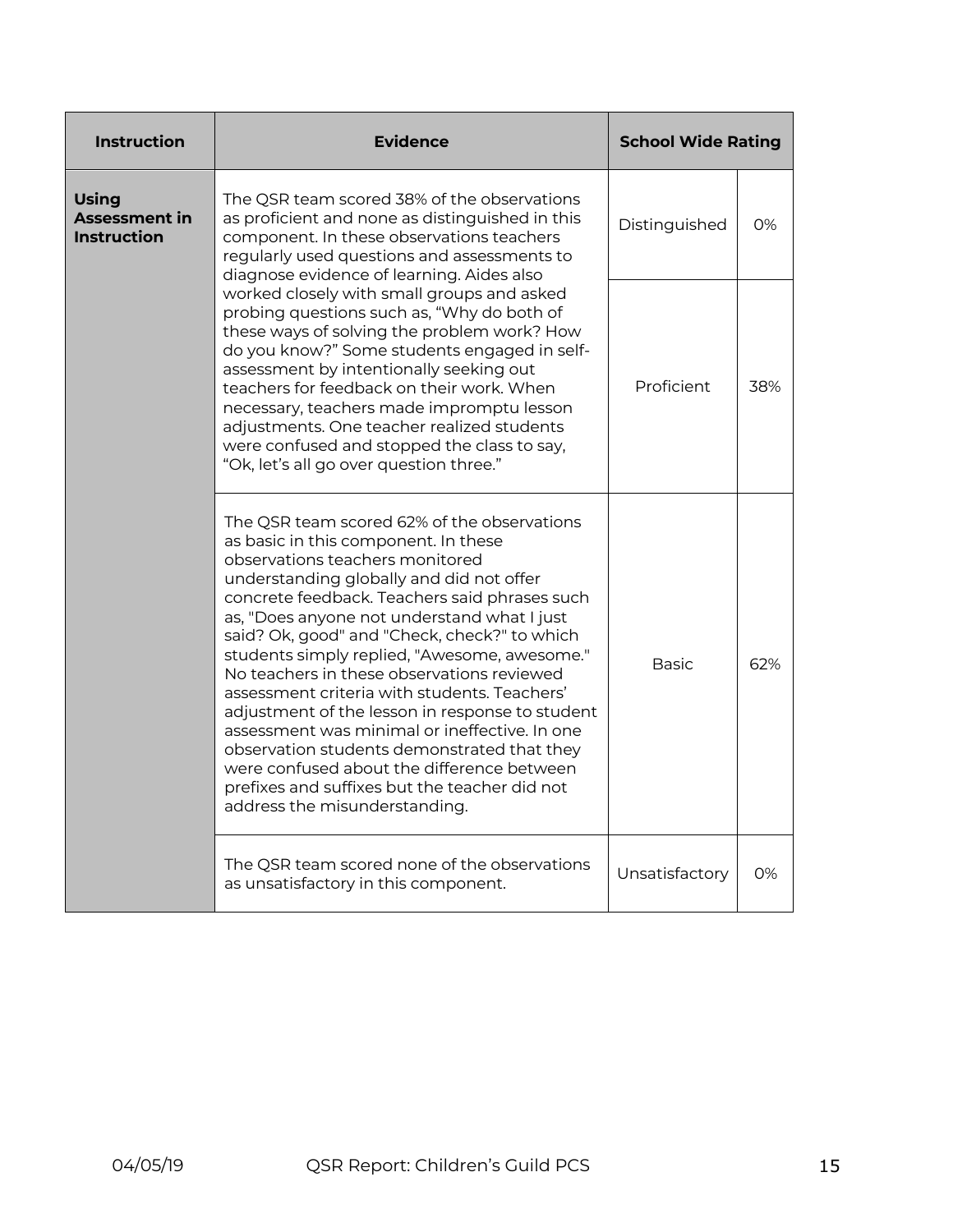## **APPENDIX I: CLASSROOM ENVIRONMENT RUBRIC**

| <b>The Classroom</b><br>Environment                                       | Unsatisfactory                                                                                                                                                                                                          | <b>Basic</b>                                                                                                                                                                                                                                                                                                                                 | <b>Proficient</b>                                                                                                                                                                                                                                 | <b>Distinguished</b>                                                                                                                                                                                                                                                                                                              |
|---------------------------------------------------------------------------|-------------------------------------------------------------------------------------------------------------------------------------------------------------------------------------------------------------------------|----------------------------------------------------------------------------------------------------------------------------------------------------------------------------------------------------------------------------------------------------------------------------------------------------------------------------------------------|---------------------------------------------------------------------------------------------------------------------------------------------------------------------------------------------------------------------------------------------------|-----------------------------------------------------------------------------------------------------------------------------------------------------------------------------------------------------------------------------------------------------------------------------------------------------------------------------------|
| <b>Creating an</b><br><b>Environment of</b><br><b>Respect and Rapport</b> | Classroom interactions, both<br>between the teacher and<br>students and among<br>students, are negative or<br>inappropriate and<br>characterized by sarcasm,<br>putdowns, or conflict.                                  | Classroom interactions<br>are generally appropriate<br>and free from conflict but<br>may be characterized by<br>occasional displays of<br>insensitivity.                                                                                                                                                                                     | Classroom interactions<br>reflect general warmth<br>and caring, and are<br>respectful of the cultural<br>and developmental<br>differences among<br>groups of students.                                                                            | Classroom interactions<br>are highly respectful,<br>reflecting genuine<br>warmth and caring<br>toward individuals.<br>Students themselves<br>ensure maintenance of<br>high levels of civility<br>among member of the<br>class.                                                                                                    |
| <b>Establishing a Culture</b><br>for Learning                             | The classroom does not<br>represent a culture for<br>learning and is<br>characterized by low<br>teacher commitment to the<br>subject, low expectations for<br>student achievement, and<br>little student pride in work. | The classroom<br>environment reflects only<br>a minimal culture for<br>learning, with only<br>modest or inconsistent<br>expectations for student<br>achievement, little<br>teacher commitment to<br>the subject, and little<br>student pride in work.<br>Both teacher and<br>students are performing<br>at the minimal level to<br>"get by." | The classroom<br>environment represents a<br>genuine culture for<br>learning, with<br>commitment to the<br>subject on the part of<br>both teacher and<br>students, high<br>expectations for student<br>achievement, and student<br>pride in work. | Students assumes much<br>of the responsibility for<br>establishing a culture for<br>learning in the<br>classroom by taking<br>pride in their work,<br>initiating improvements<br>to their products, and<br>holding the work to the<br>highest standard.<br>Teacher demonstrates<br>as passionate<br>commitment to the<br>subject. |
| <b>Managing Classroom</b><br><b>Procedures</b>                            | Classroom routines and<br>procedures are either<br>nonexistent or inefficient,<br>resulting in the loss of much<br>instruction time.                                                                                    | Classroom routines and<br>procedures have been<br>established but function<br>unevenly or<br>inconsistently, with some<br>loss of instruction time.                                                                                                                                                                                          | Classroom routines and<br>procedures have been<br>established and function<br>smoothly for the most<br>part, with little loss of<br>instruction time.                                                                                             | Classroom routines and<br>procedures are seamless<br>in their operation, and<br>students assume<br>considerable<br>responsibility for their<br>smooth functioning.                                                                                                                                                                |
| <b>Managing Student</b><br><b>Behavior</b>                                | Student behavior is poor,<br>with no clear expectations,<br>no monitoring of student<br>behavior, and inappropriate<br>response to student<br>misbehavior.                                                              | Teacher makes an effort<br>to establish standards of<br>conduct for students.<br>monitor student behavior,<br>and respond to student<br>misbehavior, but these<br>efforts are not always<br>successful.                                                                                                                                      | Teacher is aware of<br>student behavior, has<br>established clear<br>standards of conduct, and<br>responds to student<br>misbehavior in ways that<br>are appropriate and<br>respectful of the students.                                           | Student behavior is<br>entirely appropriate,<br>with evidence of student<br>participation in setting<br>expectations and<br>monitoring behavior.<br>Teacher's monitoring of<br>student behavior is<br>subtle and preventive,<br>and teachers' response<br>to student misbehavior<br>is sensitive to individual<br>student needs.  |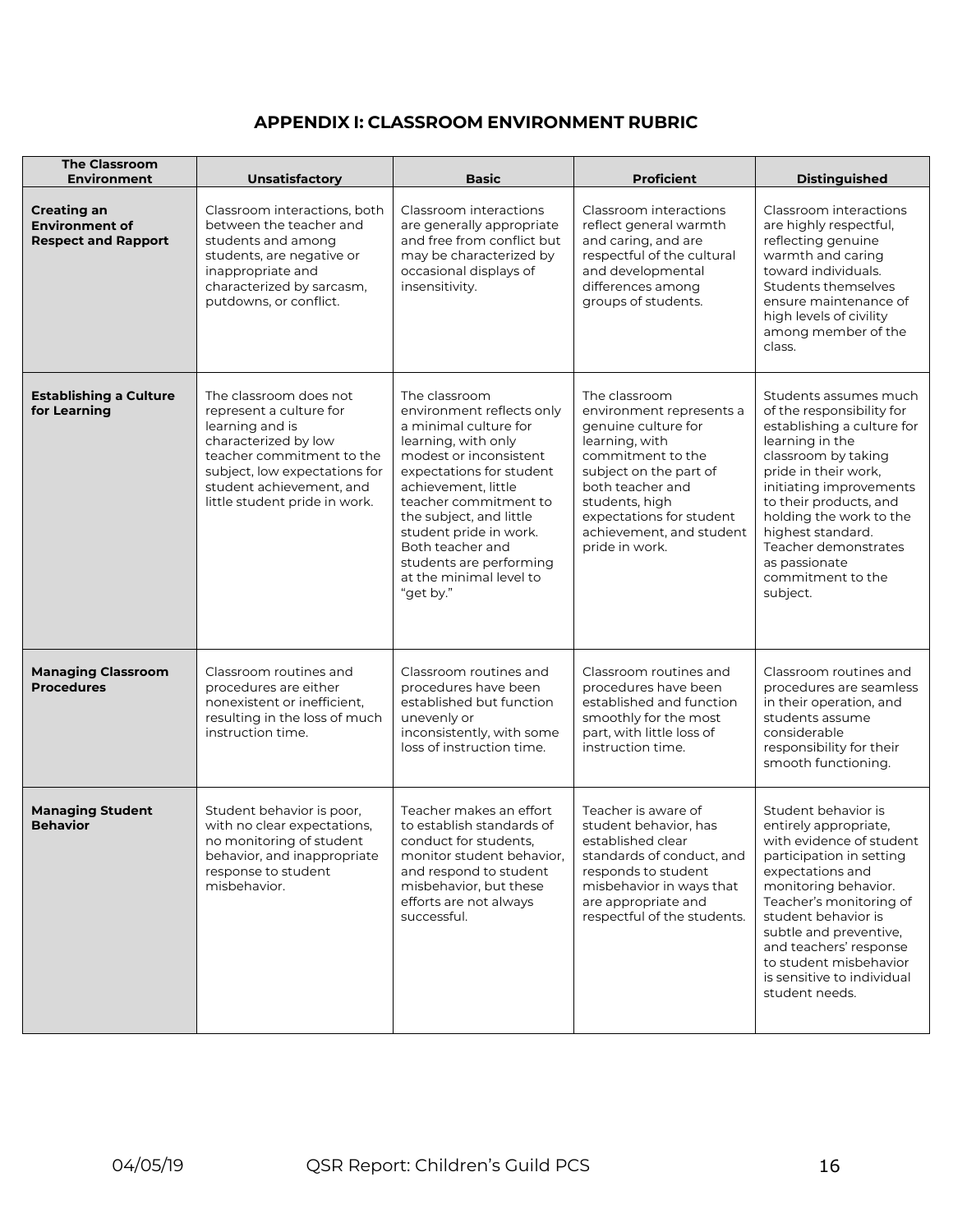## **APPENDIX II: INSTRUCTION RUBRIC**

| <b>Instruction</b>                                              | <b>Unsatisfactory</b>                                                                                                                                                                                                                                                                                                             | <b>Basic</b>                                                                                                                                                                                                                                                                                                                                                                                                                         | <b>Proficient</b>                                                                                                                                                                                                                                                                                                                                                                                                                                                                   | <b>Distinguished</b>                                                                                                                                                                                                                                                                                                                                                                                                                                                                                                                                                                                                                           |
|-----------------------------------------------------------------|-----------------------------------------------------------------------------------------------------------------------------------------------------------------------------------------------------------------------------------------------------------------------------------------------------------------------------------|--------------------------------------------------------------------------------------------------------------------------------------------------------------------------------------------------------------------------------------------------------------------------------------------------------------------------------------------------------------------------------------------------------------------------------------|-------------------------------------------------------------------------------------------------------------------------------------------------------------------------------------------------------------------------------------------------------------------------------------------------------------------------------------------------------------------------------------------------------------------------------------------------------------------------------------|------------------------------------------------------------------------------------------------------------------------------------------------------------------------------------------------------------------------------------------------------------------------------------------------------------------------------------------------------------------------------------------------------------------------------------------------------------------------------------------------------------------------------------------------------------------------------------------------------------------------------------------------|
| <b>Communicating with</b><br><b>Students</b>                    | Teacher's oral and<br>written communication<br>contains errors or is<br>unclear or inappropriate<br>to students. Teacher's<br>purpose in a lesson or<br>unit is unclear to<br>students. Teacher's<br>explanation of the<br>content is unclear or<br>confusing or uses<br>inappropriate language.                                  | Teacher's oral and written<br>communication contains<br>no errors, but may not be<br>completely appropriate<br>or may require further<br>explanations to avoid<br>confusion. Teacher<br>attempts to explain the<br>instructional purpose,<br>with limited success.<br>Teacher's explanation of<br>the content is uneven;<br>some is done skillfully,<br>but other portions are<br>difficult to follow.                               | Teacher communicates<br>clearly and accurately to<br>students both orally and in<br>writing. Teacher's purpose<br>for the lesson or unit is<br>clear, including where it is<br>situation within broader<br>learning. Teacher's<br>explanation of content is<br>appropriate and connects<br>with students' knowledge<br>and experience.                                                                                                                                              | Teacher's oral and written<br>communication is clear and<br>expressive, anticipating<br>possible student<br>misconceptions. Makes the<br>purpose of the lesson or unit<br>clear, including where it is<br>situated within broader<br>learning, linking purpose to<br>student interests. Explanation<br>of content is imaginative, and<br>connects with students'<br>knowledge and experience.<br>Students contribute to<br>explaining concepts to their<br>peers.                                                                                                                                                                              |
| <b>Using Questioning</b><br>and Discussion<br><b>Techniques</b> | Teacher makes poor use<br>of questioning and<br>discussion techniques,<br>with low-level questions,<br>limited student<br>participation, and little<br>true discussion.                                                                                                                                                           | Teacher's use of<br>questioning and<br>discussion techniques is<br>uneven with some high-<br>level question; attempts<br>at true discussion;<br>moderate student<br>participation.                                                                                                                                                                                                                                                   | Teacher's use of<br>questioning and<br>discussion techniques<br>reflects high-level<br>questions, true discussion,<br>and full participation by all<br>students.                                                                                                                                                                                                                                                                                                                    | Students formulate may of the<br>high-level questions and<br>assume responsibility for the<br>participation of all students in<br>the discussion.                                                                                                                                                                                                                                                                                                                                                                                                                                                                                              |
| <b>Engaging Students in</b><br>Learning                         | Students are not at all<br>intellectually engaged in<br>significant learning, as a<br>result of inappropriate<br>activities or materials,<br>poor representations of<br>content, or lack of lesson<br>structure.                                                                                                                  | Students are<br>intellectually engaged<br>only partially, resulting<br>from activities or<br>materials or uneven<br>quality, inconsistent<br>representation of content<br>or uneven structure of<br>pacing.                                                                                                                                                                                                                          | Students are intellectually<br>engaged throughout the<br>lesson, with appropriate<br>activities and materials,<br>instructive representations<br>of content, and suitable<br>structure and pacing of<br>the lesson.                                                                                                                                                                                                                                                                 | Students are highly engaged<br>throughout the lesson and<br>make material contribution to<br>the representation of content.<br>the activities, and the materials.<br>The structure and pacing of the<br>lesson allow for student<br>reflection and closure.                                                                                                                                                                                                                                                                                                                                                                                    |
| <b>Using Assessment in</b><br><b>Instruction</b>                | Students are unaware of<br>criteria and<br>performance standards<br>by which their work will<br>be evaluated, and do not<br>engage in self-<br>assessment or<br>monitoring. Teacher<br>does not monitor<br>student learning in the<br>curriculum, and<br>feedback to students is<br>of poor quality and in an<br>untimely manner. | Students know some of<br>the criteria and<br>performance standards<br>by which their work will<br>be evaluated, and<br>occasionally assess the<br>quality of their own work<br>against the assessment<br>criteria and performance<br>standards. Teacher<br>monitors the progress of<br>the class as a whole but<br>elicits no diagnostic<br>information; feedback to<br>students is uneven and<br>inconsistent in its<br>timeliness. | Students are fully aware of<br>the criteria and<br>performance standards by<br>which their work will be<br>evaluated, and frequently<br>assess and monitor the<br>quality of their own work<br>against the assessment<br>criteria and performance<br>standards. Teacher<br>monitors the progress of<br>groups of students in the<br>curriculum, making<br>limited use of diagnostic<br>prompts to elicit<br>information; feedback is<br>timely, consistent, and of<br>high quality. | Students are fully aware of the<br>criteria and standards by which<br>their work will be evaluated,<br>have contributed to the<br>development of the criteria,<br>frequently assess and monitor<br>the quality of their own work<br>against the assessment criteria<br>and performance standards,<br>and make active use of that<br>information in their learning.<br>Teacher actively and<br>systematically elicits diagnostic<br>information from individual<br>students regarding<br>understanding and monitors<br>progress of individual students;<br>feedback is timely, high quality,<br>and students use feedback in<br>their learning. |